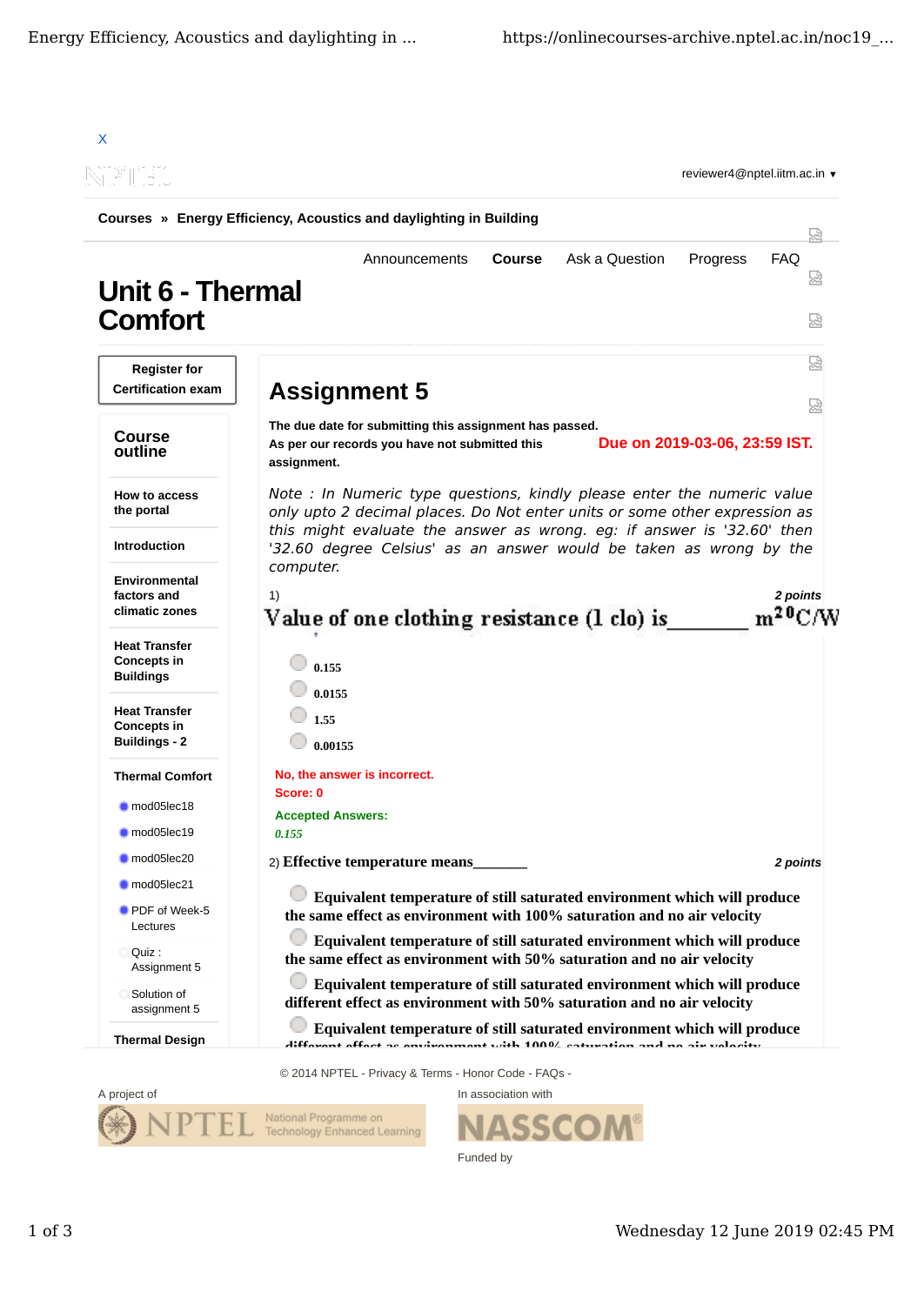| Sound                                | 3) Corrected effective temperature (CET) can be found by using                                  | 2 points   |
|--------------------------------------|-------------------------------------------------------------------------------------------------|------------|
| <b>Transmission</b>                  | ce De<br><b>Bioclimatic chart</b>                                                               |            |
| <b>Noise Control</b>                 | <b>Psychrometric Chart</b>                                                                      |            |
| <b>Fundamentals of</b>               | Nomogram                                                                                        |            |
| Daylighting                          | None of the above                                                                               |            |
| Daylighting                          | No, the answer is incorrect.                                                                    | 썮          |
| Design                               | Score: 0                                                                                        |            |
|                                      | <b>Accepted Answers:</b>                                                                        | 썮          |
| <b>Interaction</b><br><b>Session</b> | <b>Nomogram</b>                                                                                 |            |
|                                      | 4) Given DBT > WBT, The corrected effective temperature (CET)<br>with increase in air velocity. | $2$ points |
|                                      | <b>Increase</b>                                                                                 | 썼          |
|                                      | <b>Decrease</b>                                                                                 | 썮          |
|                                      | <b>Constant</b>                                                                                 |            |
|                                      | None of the above                                                                               |            |
|                                      | No, the answer is incorrect.                                                                    |            |
|                                      | Score: 0                                                                                        |            |
|                                      | <b>Accepted Answers:</b><br><b>Decrease</b>                                                     |            |
|                                      |                                                                                                 |            |

5) Which of the following is the most suitable objective function for optimal thermal2 points **design (from orientation point of view)?**

**Minimize (2x Summer gain – Winter gain)**

**Minimize (Summer gain – 2x Winter gain)**

**Minimize (Summer gain- Winter gain)**

**Minimize (Winter gain – Summer gain)**

**No, the answer is incorrect. Score: 0 Accepted Answers:** *Minimize (2x Summer gain – Winter gain)*

6) *2 points* **Desirable effective temperature (in degrees Celsius) range for Indian scenario\_\_\_**

| $30 - 34$                    |
|------------------------------|
| $15 - 21$                    |
| $22 - 27$                    |
| $32 - 38$                    |
| No, the answer is incorrect. |
| Score: 0                     |
| <b>Accepted Answers:</b>     |
| $22 - 27$                    |
|                              |

7)

Calculate the mean radiant temperature (in °C) for a room given that the a temperature is 32°C and the globe thermometer temperature is 35°C. It is given the ratio of radiation heat transfer coefficient (hr), to sum of radiation and convectio heat transfer coefficients (hr+hc) is 0.55